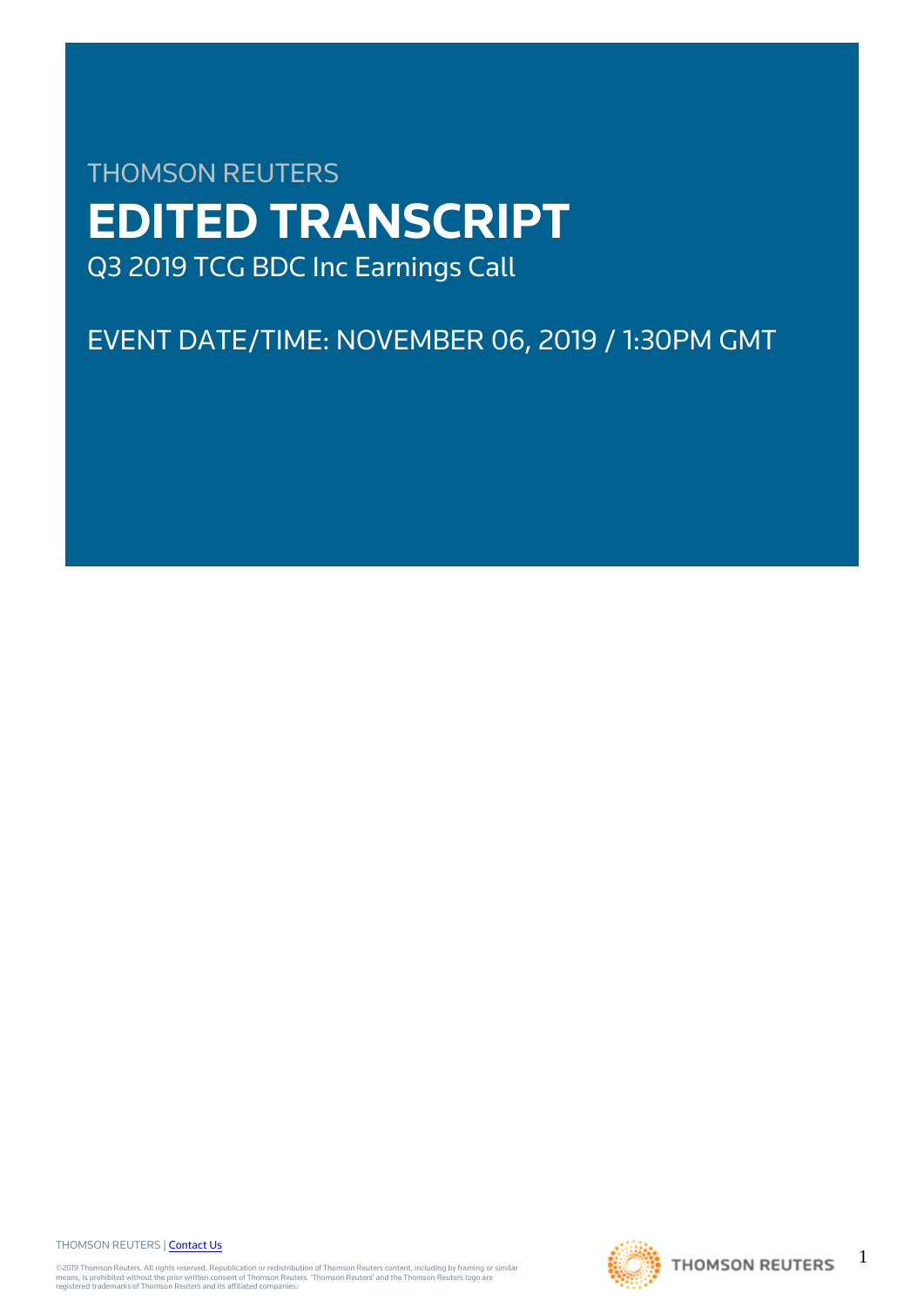#### **CORPORATE PARTICIPANTS**

**Daniel F. Harris** TCG BDC, Inc. - Head of Investor Relations **Linda Pace** TCG BDC, Inc. - President **Taylor Boswell** Carlyle Group L.P. - Chief Investment Officer of Direct Lending **Thomas M. Hennigan** Carlyle Group L.P. - Chief Financial Officer

#### **CONFERENCE CALL PARTICIPANTS**

**Finian Patrick O'Shea** Wells Fargo Securities, LLC, Research Division - Associate Analyst **Melissa Marie Wedel** JP Morgan Chase & Co, Research Division - Analyst **Paul Conrad Johnson** Keefe, Bruyette, & Woods, Inc., Research Division - Associate

#### **PRESENTATION**

#### **Operator**

Ladies and gentlemen, thank you for standing by, and welcome to the TCG BDC Third Quarter 2019 Earnings Conference Call. (Operator Instructions) Please be advised that today's conference call is being recorded. (Operator Instructions) I would now like to hand the conference over to one of your speakers today, Mr. Daniel Harris. Sir, please begin.

#### **Daniel F. Harris TCG BDC, Inc. - Head of Investor Relations**

Thank you, [Howard]. Good morning, and welcome to TCG BDC's Third Quarter 2019 Earnings Call. Last night, we issued an earnings press release and detailed earnings presentation with our quarterly results, a copy of which is available on TCG BDC's Investor Relations website. Following our remarks today, we will hold a question-and-answer session for analysts and institutional investors. This call is being webcast, and a replay will be available on our website.

Any forward-looking statements made today do not guarantee future performance and undue reliance should not be placed on them. These statements are based on current management expectations and involve inherent risks and uncertainties, including those identified in the Risk Factors section of our annual report on Form 10-K that could cause actual results to differ materially from those indicated. TCG BDC assumes no obligation to update any forward-looking guidance at any time.

With that, I'll turn it over to our President, Linda Pace.

## **Linda Pace TCG BDC, Inc. - President**

Thank you, Dan. Good morning, everyone, and thank you for joining us on our call this morning to discuss our third quarter results. Joining me on the call today is our Chief Investment Officer, Taylor Boswell; and our Chief Financial Officer, Tom Hennigan. Before handing the call over to Taylor and Tom, I'd like to focus my remarks today across 3 areas: summarizing our financial results for the quarter; a closer look at our portfolio and the change in NAV this quarter, and a brief discussion on our dividend and capital position. Let me start with an overview of our results for the third quarter.

We generated net investment income of \$27 million or \$0.45 per share, and we declared our regular \$0.37 dividend. Our company has consistently produced net investment income well in excess of our quarterly dividend, and we expect to continue this going forward. Our net asset value per share declined to \$16.58 from \$17.06 last quarter. Net investment income substantially exceeded the dividend but was offset by realized and unrealized losses of approximately \$0.60 per share while share repurchases were \$0.04 per share accretive to NAV.

Let me shift to a slightly deeper discussion on our portfolio and change in NAV this quarter. Our BDC's portfolio is highly diversified and heavily weighted with first lien positions, which represent about 70% of our portfolio as of the third quarter. We have over 140 investments in the portfolio diversified by size and sector. No single sector accounts for more than 12% of the portfolio. This portfolio construction represents our defensive approach to sustainable dividend creation, which is our investment objective.

However, portfolio construction alone does not immunize a portfolio from idiosyncratic risk. While we expect to outperform the industry over the long term, our results this quarter were negatively impacted by a couple of investments that drove the vast majority of the 2.8%

#### THOMSON REUTERS | [Contact Us](https://my.thomsonreuters.com/ContactUsNew)

©2019 Thomson Reuters. All rights reserved. Republication or redistribution of Thomson Reuters content, including by framing or similar<br>means, is prohibited without the prior written consent of Thomson Reuters. "Thomson Re



 $\mathfrak{D}$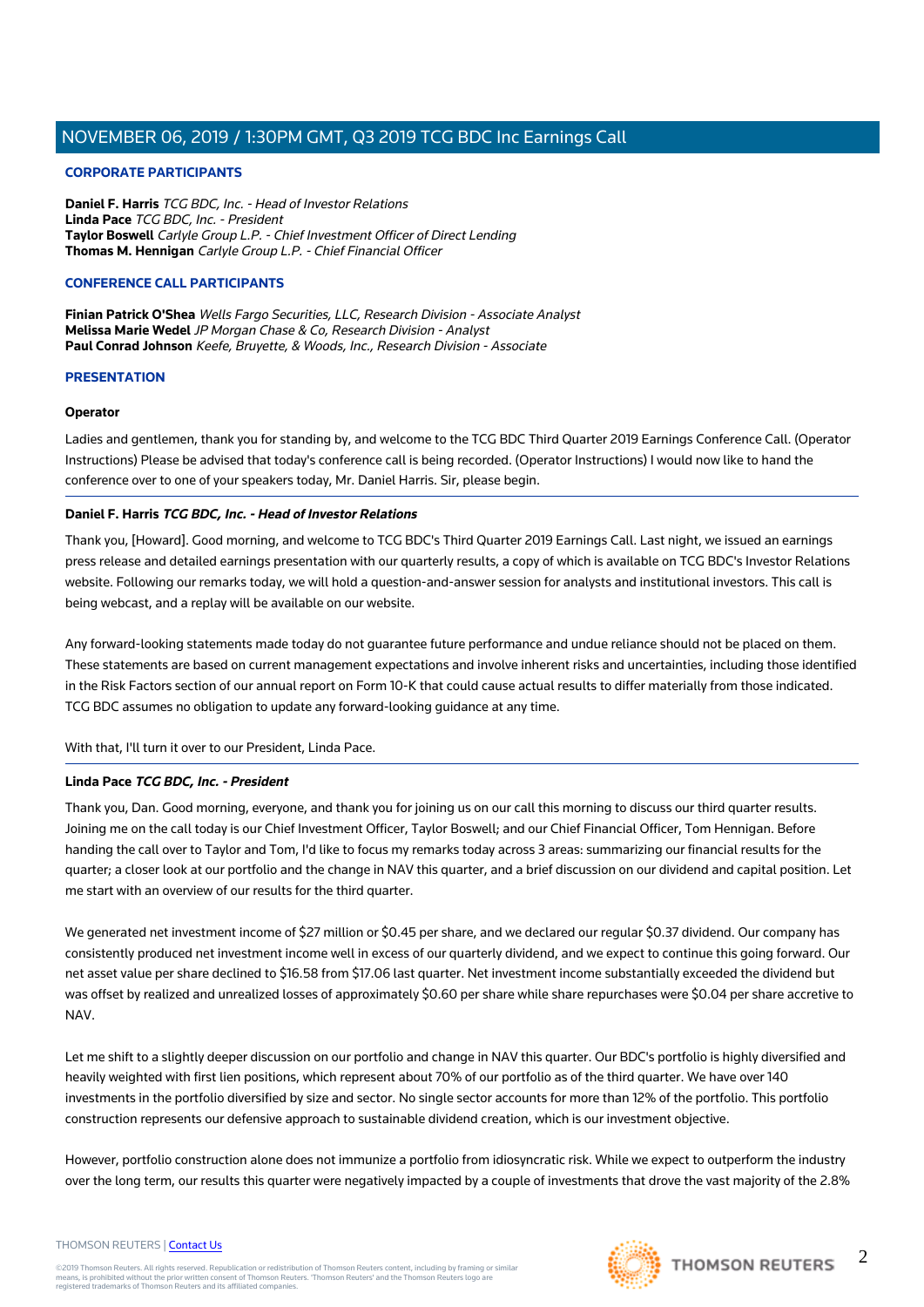quarter-over-quarter decline in NAV per share this quarter. We have aggressively moved to manage our remaining risk, leveraging the broader Carlyle Global Credit workout team and other platform capabilities. As I mentioned last quarter, our team is focused on stabilizing NAV through prudent underwriting standards and active portfolio management. We are confident we can deliver strong long-term credit performance and drive shareholder value, though any individual quarter may exhibit some level of volatility.

The core tenets of our investment philosophy are unchanged. We continue to invest in the best relative value opportunities, maintain a strong bias towards senior debt and defensive industry exposures and directly originate from sponsors with whom we have meaningful relationships.

Let me conclude with a discussion of our dividend and capital position. Dividend stability remains an important feature of our BDC and represents an attractive yield to shareholders. At today's price, this equates to a dividend yield greater than 10% without factoring in the impact of any special dividends. Last quarter, we paid a special dividend and are positioned to declare a further significant special dividend in the fourth quarter. At the end of the third quarter, our spillover income was approximately \$0.31 per share, and we intend to balance the future special dividends with capital preservation.

We continued to be active in share repurchases during the third quarter, as we do not believe our valuation reflects the intrinsic value of our company with the broad capabilities of the Carlyle platform. We repurchased \$17 million of shares during the quarter, an inception-to-date to \$52 million in repurchase activity has led to \$0.14 in accretion to NAV. We have approximately \$48 million remaining on our \$100 million repurchase authorization, which earlier this week, our Board extended for another year. It is our intent to continue repurchasing shares at or near our current valuation.

To reiterate, we remain extremely focused on portfolio performance and stabilizing NAV. Let me now hand the call over to our Chief Investment Officer, Taylor Boswell.

## **Taylor Boswell Carlyle Group L.P. - Chief Investment Officer of Direct Lending**

Thank you, Linda. Allow me to begin by sharing Carlyle's read on the macroeconomic environment. If you recall, last quarter, we said our firm's proprietary research is not pointing towards an imminent recession. Today, while we continue to see weakness in trade-linked activities as well as certain categories of short-cycle industrial demand, and we acknowledge the data has softened somewhat in the last few months, our house view remains unchanged. That is, we still do not expect a recession through year-end 2020.

That said, we're neither macro investors nor market timers. Rather, we are fundamental investors building portfolios designed to perform across cycles. This is certainly the case with CGBD, where our investment objective is the delivery of defensive sustainable income to our shareholders. In this pursuit, as Linda mentioned, we've constructed a portfolio, which is heavily anchored in first dollar senior secured instruments and is highly diversified by borrower. It also possesses less than half the exposure to cyclical industries of broader leveraged finance markets. As such, we're happy to report that any economic weakness Carlyle see is emerging is not evidencing itself in CGBD's portfolio. We remain confident in our ability to outperform through the cycle.

We spoke last quarter about our portfolio sensitivity to movements in LIBOR, the progression of which continues to be unfavorable for us and our peers. As our market navigates this transition, we're focused on maintaining price discipline and seeking to maintain yield by increasing spreads. Our progress in this respect has been solid, especially in light of the highly competitive environment in which we are operating. You can see the same with our book yields roughly flat on a quarter-over-quarter basis. While the private markets rarely see immediate transition of public market signals, we do see initial signs, our competitors are taking similar approaches, and we have confidence in this market's ability to deliver absolute return across macro environments.

But at Carlyle, we're not going to be passive and rely on this competitive market to deliver us what we need. Instead, as you would expect, we continuously evolve our business to adjust to changing market conditions. The core thrust of that evolution today is driving deeper integration of our efforts across Carlyle. This means a widening of our funnel to source from across the firm's broad capabilities as well as the use of our scaled capital base and deep sector expertise to allow us to control transactions and move faster with conviction. We're pleased to begin to show early results of this effort in the quarter, booking both large and lead sponsor finance transactions as well as transactions leveraging our software, asset-backed, European and non-sponsored lending capabilities. In the coming quarters, you

#### THOMSON REUTERS | [Contact Us](https://my.thomsonreuters.com/ContactUsNew)

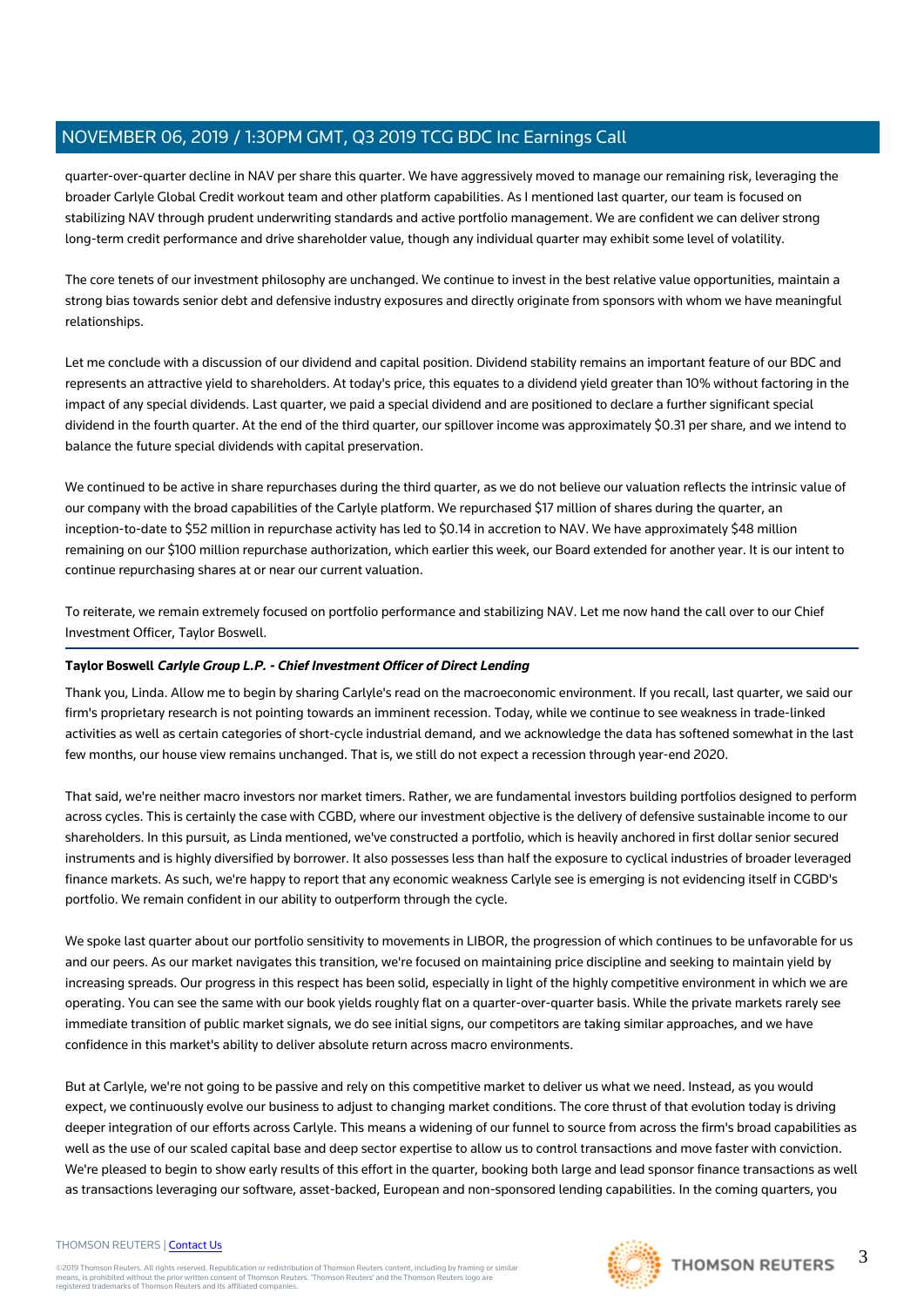will see us build upon these efforts as we believe the yield and diversification benefits of these differentiated strategies are compelling for our shareholders.

Our platform also opens up very interesting opportunities to compete with traditionally syndicated financing markets, which are currently experiencing meaningful technical dislocations. We've been actively stepping in with bespoke private capital solutions, namely in privately placed second liens, large-scale unit tranches and taking advantage of a bifurcated first lien market. For example, in the third quarter, we worked with one of our top sponsors to privately structure incremental first lien and second lien loans for a well-regarded seasoned leverage loan issuer in the aerospace sector. The sponsor did not want to take execution risk in liquid markets and needed a trusted partner that could invest with scale in multiple parts of the capital stack. We worked together with them to design a bespoke financing package that facilitated a partial monetization, delivered critical dry powder for M&A and integrated, without issue, into their existing capital structure. As we, and a small number of other direct lenders, have achieved significant scale, we expect to continue to open up new opportunities by taking share from traditionally syndicated leveraged finance markets.

Stepping back, we had another strong quarter of origination activity, both in quantity and quality, with \$284 million of commitments, over 75% of which were in first lien instruments. A similar percentage of this capital was deployed in support of repeat sponsors. While we served as lead arranger on approximately 80% of our transactions, demonstrating our significant influence in the marketplace. From a credit perspective, the key metrics for new originations remain largely in line with our broader portfolio in prior quarters. The loan-to-value is under 50%, the average leverage multiple was roughly 5.5x. Average EBITDA was \$90 million, significantly higher than our average portfolio EBITDA, reflecting progress both deploying our scale capital more effectively as well as inroads made displacing syndicated markets.

I'll now turn the call over to Tom Hennigan to discuss our financial results.

## **Thomas M. Hennigan Carlyle Group L.P. - Chief Financial Officer**

Thanks, Taylor. We had another solid quarter in terms of core income generation. Total investment income for the third quarter was \$56 million, down slightly from \$57 million in the second quarter. The decrease was primarily due to lower OID accretion and prepayment fees, given the elevated level of repayments experienced last quarter. However, this was offset by growth in core interest income from a higher average investment balance.

Total expenses were flat for the quarter at \$29 million, as higher interest expense from an increase in the average debt outstanding was offset by a decline in incentive fees. This resulted in net investment income for the quarter of \$27 million or \$0.45 per share, and that compares to an average of \$0.43 over the prior 8 quarters dating back to our IPO. On November 4, our Board of Directors declared the regular dividend for the fourth quarter of 2019 at the same \$0.37 per share, and that's payable to shareholders of record as the close of business on December 31.

Shifting to the financing front. We finished the third quarter with total debt outstanding of about \$1.2 billion. That's up from \$1.1 billion as of 6/30. The increase was driven primarily by funding the net growth in the investment portfolio. We recently increased our revolving credit facility by about another \$100 million. So we still have about \$330 million of total unused commitments under our credit facilities.

Statutory leverage was 1.23 as of 9/30, which is right in the middle of our stated target range of 1.0 to 1.4x, and that's up from 1.07 at the end of the prior quarter. And as we highlighted on last quarter's call, given a more favorable rate environment for issuers, we continue to evaluate alternative financing solutions with a primary goal to further optimize our liability structure.

Moving on to the JV's performance. The dividend yield on our equity in the JV was again about 13% for the third quarter. Repayments outpaced new originations at the JV during the quarter, a trend we see continuing through year-end. So this could weigh on the JV's dividend yields in 2020.

Regarding valuations in NAV, our total aggregate realized and unrealized net loss was about \$36 million for the quarter. One borrower, Dimensional Dental, contributed to over half of this loss and over 2/3 of our NAV decline as we marked our position down to almost 0. This company's financial prospects have deteriorated materially over the last quarter. Given we hold the junior debt tranche, we expect

#### THOMSON REUTERS | [Contact Us](https://my.thomsonreuters.com/ContactUsNew)

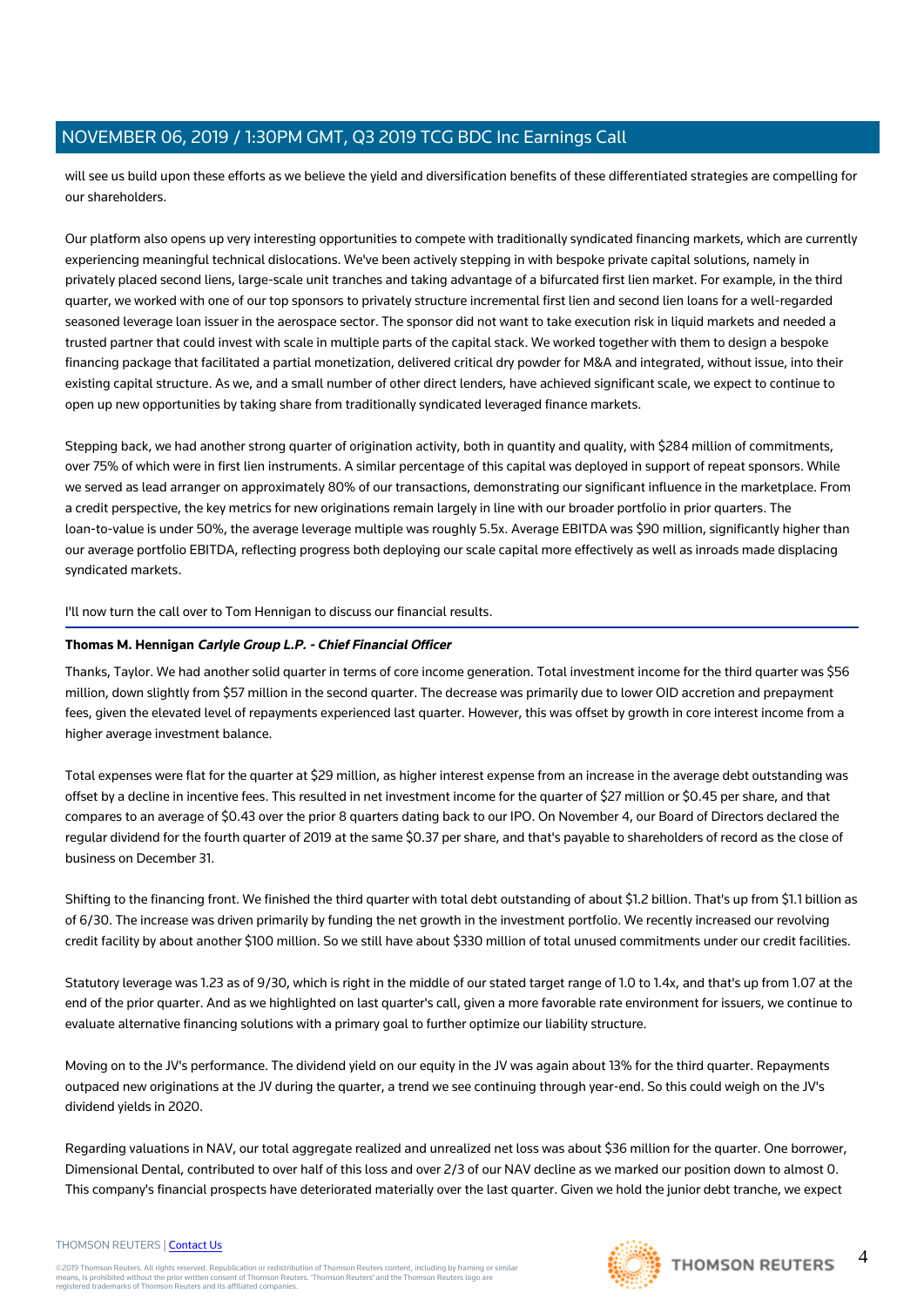minimal recovery on our investment. This is one of the remaining credits from a legacy last out program that has not made any new investments since 2017. And I'll note, we're making a conscious effort to reduce exposure in that program over the next few quarters.

Regarding exits. We noted on last quarter's call that we sold our investment in Totes. The realized loss of \$11 million for the quarter, primarily represents a reversal of prior period unrealized losses on this position. On the positive front, in September, we received repayment in full on our debt investment in [20-80]. And in the last week, we received equity proceeds from the sale of the remaining business lines. This was a loan we restructured back in early 2017 and with the right combination of capital, corporate governance and patients, we expect to recover over 100% of our original loan investment.

Regarding the overall portfolio, the weighted average internal risk rating remained 2.3, and the total watch list was flat quarter-over-quarter, with no new additions.

With that, let me turn the call back over to Linda for some closing remarks.

#### **Linda Pace TCG BDC, Inc. - President**

Thank you, Tom. Delivering strong risk-adjusted returns to our shareholders remains our top priority and getting to a place where we have stabilized NAV is a focus area for all of us on this call. We are on the right track.

Thank you for your time and attention this morning, and I'll now turn the call back over to the operator for Q&A.

#### **QUESTIONS AND ANSWERS**

#### **Operator**

(Operator Instructions) And our first question comes from the line of Fin O'Shea with Wells Fargo Securities.

#### **Finian Patrick O'Shea Wells Fargo Securities, LLC, Research Division - Associate Analyst**

First question is for Linda. You had some extended remarks on the dividend this quarter. But you seem to be saying that it's attractive going forward essentially. Are you communicating anything in your view as to the long-term sustainability of the regular dividend?

#### **Linda Pace TCG BDC, Inc. - President**

Yes, Fin. Thanks for dialing in and for the question. Yes, I think our message to you and to our investors is that we're very comfortable with the long-term sustainability of the dividend. Our net interest income is well in excess of the \$0.37 that we declared this quarter and in the prior quarters. And we're not going to give any guidance on the special for Q4 yet, it's a bit too early. But you can see by the level of the spillover income that we'll be in a position to declare one. And we do expect that the special dividend, which was \$0.20 last year, we've already declared \$0.08 last quarter, will be in excess of the combined \$0.20 from last year.

#### **Finian Patrick O'Shea Wells Fargo Securities, LLC, Research Division - Associate Analyst**

Appreciate. Sure. And as a follow, just looking at -- with marks this quarter. It looks like a couple of your more severe experiences have come from the Madison Capital joint venture, the last out program. Is there any thread there in hindsight, whether it be industry or structure? And is there a change on how you look at this avenue going forward?

#### **Linda Pace TCG BDC, Inc. - President**

Yes. Something that we've talked a lot about as a team here. So when we started out, we had a program with Madison Capital that essentially was a first out last out program where Carlyle took the last out. We've stopped investing through that program back in 2017. We're still working through some of the legacy issues that came through that program. And you saw it mainly in Dimensional Dental this quarter.

I think one thing -- I'm not sure, I would blame it on necessarily on industry, but there is a little bit of that, but it's more so the structure, a last out position when a company gets into trouble and has to restructure its balance sheet, the recoveries there are tend to be relatively poor. And -- so yes, so that's the main driver for us wanting to not continue to invest in that program. And I think more importantly, going

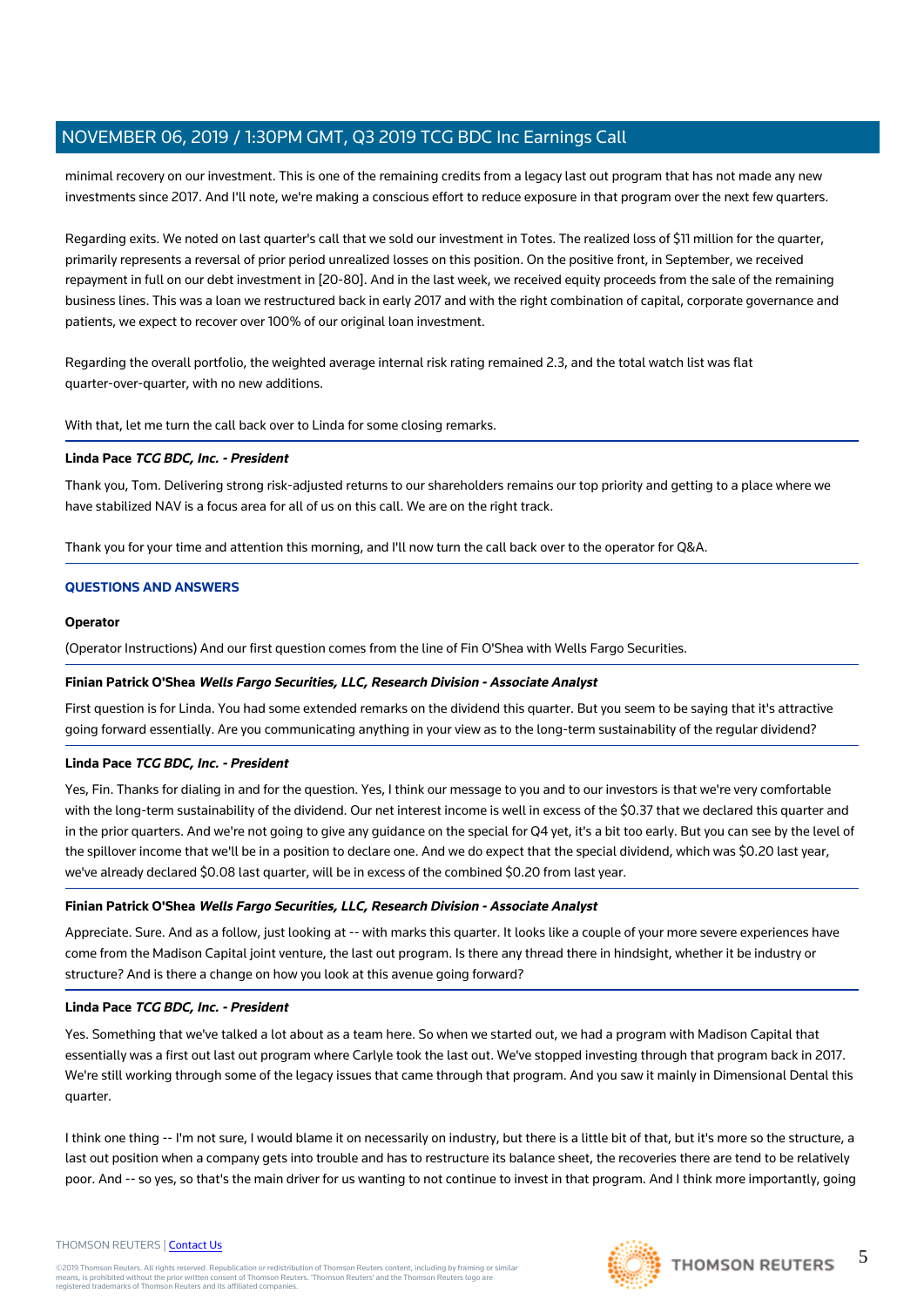forward, we've got some exposure, residual exposure that came from that program, but we've got a really good line of sight to -- fully exiting, whether it's through just getting repayments or sales or just general portfolio management.

#### **Taylor Boswell Carlyle Group L.P. - Chief Investment Officer of Direct Lending**

And then -- sorry, it's Taylor. Just one point I would add on to that, which is that Madison program we were running, which generally in smaller issuers. And so as you see us taking incremental exposure in junior debt/second liens in this environment, what you see us doing is further upmarket with larger companies, is another way that we're sort of responding to the experience of that program, which Linda mentioned, we're winding down.

#### **Finian Patrick O'Shea Wells Fargo Securities, LLC, Research Division - Associate Analyst**

I appreciate the color on that. And one also -- third question, if I may. Looks like a couple of the names, I think, legacy.com, Superior Health linens, you add a pick component. Is that a borrower concession of any form? Or do they trip a covenant and the rate picks up or anything to read into on those names?

#### **Thomas M. Hennigan Carlyle Group L.P. - Chief Financial Officer**

Yes, it's Tom. In both those scenarios, we had covenant issues and in the negotiations with the sponsor in inking an amendment, we're able to increase price, and in both cases, we increased the price in the form of pick.

#### **Operator**

Our next question comes from the line of [Rick Shane] (corrected by the company after the call) with JP Morgan.

#### **Melissa Marie Wedel JP Morgan Chase & Co, Research Division - Analyst**

It's Melissa on for Rick today. I was hoping you guys could touch on how you're thinking about taking leverage higher at this stage of the cycle and whether or not -- the extent to which you have even more ability to kind of move leverage up if we were to see any kind of dislocation in the market?

#### **Thomas M. Hennigan Carlyle Group L.P. - Chief Financial Officer**

Melissa, It's Tom. Thanks for the question. When we received approval from our Board and shareholders last year, our view always was that we could comfortably run leverage in that 1.0 to 1.4 range, keeping the same investment mix and that being a relatively conservative mix weighted more heavily towards first lien than you see in the broader markets. So as you look at our portfolio, still with roughly 70% true first lien loans, we think that based on that risk exposure in the portfolio weighted towards first liens as well as, as Taylor noted, relatively low level of risk -- of cyclicality in the portfolio, we feel quite comfortable running at the current leverage levels in that stated target range given the risk in the aggregate portfolio.

#### **Melissa Marie Wedel JP Morgan Chase & Co, Research Division - Analyst**

Okay. Could you also talk about, I think, Derm Growth Partners III? That's something -- another one that you're carrying at bit of a discount to cost. I'm not sure if there's something incremental that happened this quarter. Or if you could just give an update on the company.

#### **Thomas M. Hennigan Carlyle Group L.P. - Chief Financial Officer**

Yes. The update I'd give on that credit is it's -- we're working through some operational and financial performance challenges with the sponsor and the company. But unlike some of the other positions, such as Dimensional, which was the other large markdown this quarter, this is a first lien tranche. So we expect, in this situation, a very different outcome than we had on Dimensional, which obviously being junior debt in an underperforming situation, they were covered prospects and that's one much difference. That's an important distinction I would draw between the 2 borrowers.

#### **Operator**

And our next question comes from the line of Paul Johnson with KBW.

#### THOMSON REUTERS | [Contact Us](https://my.thomsonreuters.com/ContactUsNew)

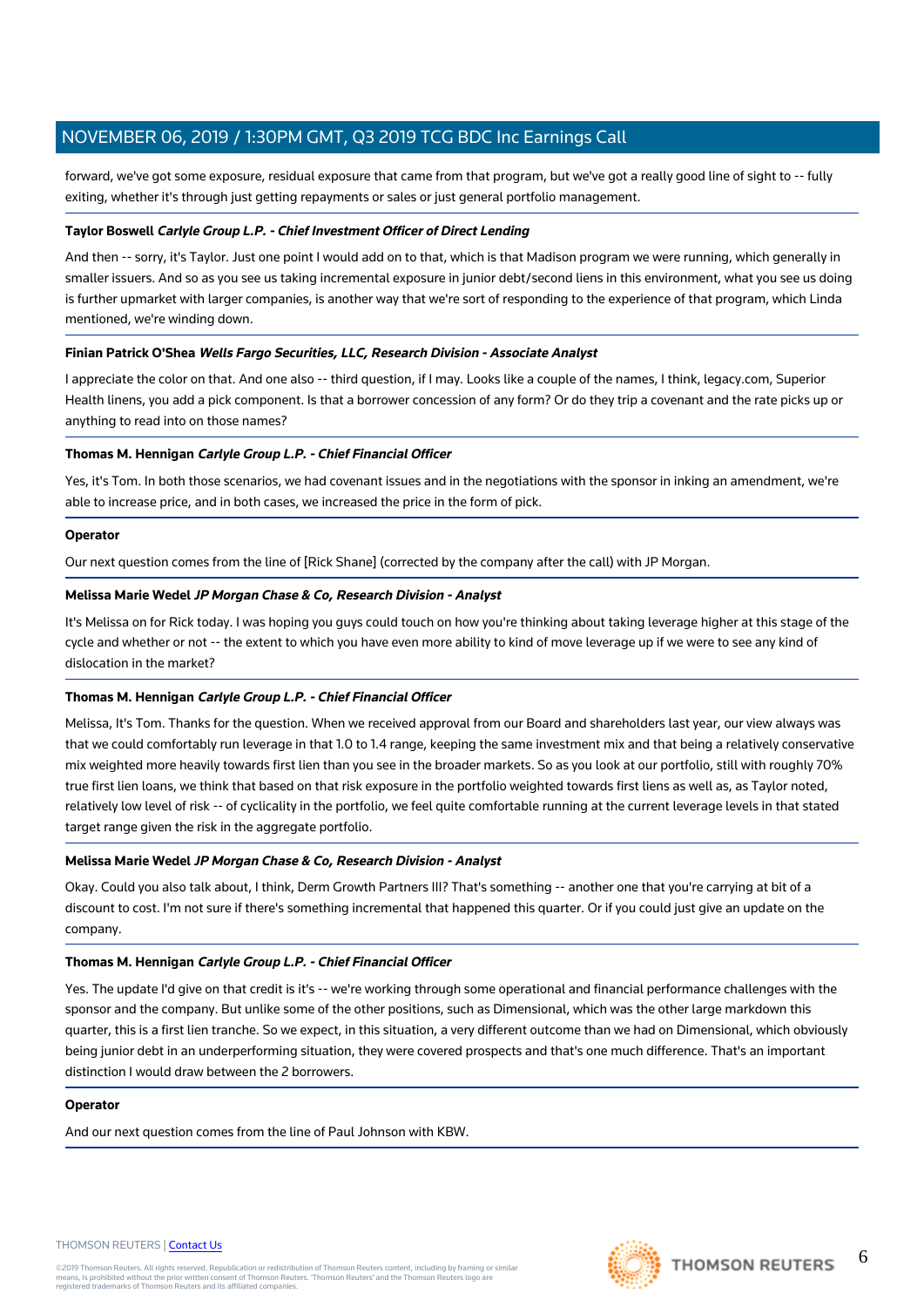#### **Paul Conrad Johnson Keefe, Bruyette, & Woods, Inc., Research Division - Associate**

You guys talked about taking on larger transactions, bigger companies, displacing more syndicated market. Is that a result of what sort of the dislocation in the BDC market that we've heard about this year? Or is that more of an internal shift in your strategy?

#### **Linda Pace TCG BDC, Inc. - President**

Yes. Thanks, Paul, this is Linda. Thanks for the question. In large part, it is driven by the dislocation that we're seeing in the broadly syndicated markets. Whereby we're seeing more opportunities come our way and leave the syndicated market. And just, I think, a good way to maybe illustrate that, is to give you an example, kind of in-house here at Carlyle. In talking with kind of our capital markets team that covers our private equity side, we recently did a deal that normally would have gone to the syndicated market, given its size, but decided to come to the more middle-market direct lending space, and that was really -- not because direct lenders don't have the same credit prowess or the way they look at credit is any different. They're still very discriminating. But really, because there's much more execution risk in the broadly syndicated market these days than there is in the direct lending market, and having certainty around execution, having speed around execution is pretty valuable. So the -- so that opportunity is coming to our markets. And we're seeing more and more of that.

#### **Paul Conrad Johnson Keefe, Bruyette, & Woods, Inc., Research Division - Associate**

Great. And then switching a little bit to your middle market credit fund. We noticed that originations slowed slightly during the quarter, repayments were pretty big. Is there anything going on there that's prompted higher repayments during the quarter? Or is that just more of a -- an anomaly?

#### **Thomas M. Hennigan Carlyle Group L.P. - Chief Financial Officer**

I'd say that we -- this is Tom. I'd say, even when you look at the broader BDC, the repayments, obviously, difficult to predict. We have some quarters where payments are very heavy, somewhere they're light. I'd say right now, we just happen to be experiencing a very heavy repayment period for the JV, in particular, some larger positions, and that's why you see the -- in particular, the repayments are outpacing the new originations for the third quarter, and we anticipate likely the same for the fourth quarter.

#### **Paul Conrad Johnson Keefe, Bruyette, & Woods, Inc., Research Division - Associate**

Okay. And then one other question on Derm Growth Partners. Just to add on to the question before. Is that particular company -- is that a rollup strategy of health care practices?

#### **Thomas M. Hennigan Carlyle Group L.P. - Chief Financial Officer**

Paul, it's Tom. Yes, that's correct.

## **Paul Conrad Johnson Keefe, Bruyette, & Woods, Inc., Research Division - Associate**

Okay. And lastly, I'm just curious, is Carlyle, the BDC, are you guys undergoing any other additional changes either to your process or other things within the BDC as Linda takes over as CEO, aside from integrating further into the Carlyle platform?

#### **Linda Pace TCG BDC, Inc. - President**

Thanks, Paul. The short answer is no. We talked last quarter about the additional resources that we've added to the team, both on the underwriting side and on the senior management side. And as Taylor pointed out earlier on the call, focusing on integrating within the broader Carlyle credit platform and the overall firm, those are the two main points. And they're done and ongoing. So you shouldn't expect anything else.

#### **Operator**

Thank you. I'm showing no further questions at this time. I will now turn the call back over to Head of Investor Relations, Daniel Harris for closing remarks.

## **Daniel F. Harris TCG BDC, Inc. - Head of Investor Relations**

Thank you for your time today. We appreciate your interest. If you do have any follow-ups, feel free to contact Investor Relations at any time. Otherwise, we'll look forward to speaking with you again next quarter.

#### THOMSON REUTERS | [Contact Us](https://my.thomsonreuters.com/ContactUsNew)